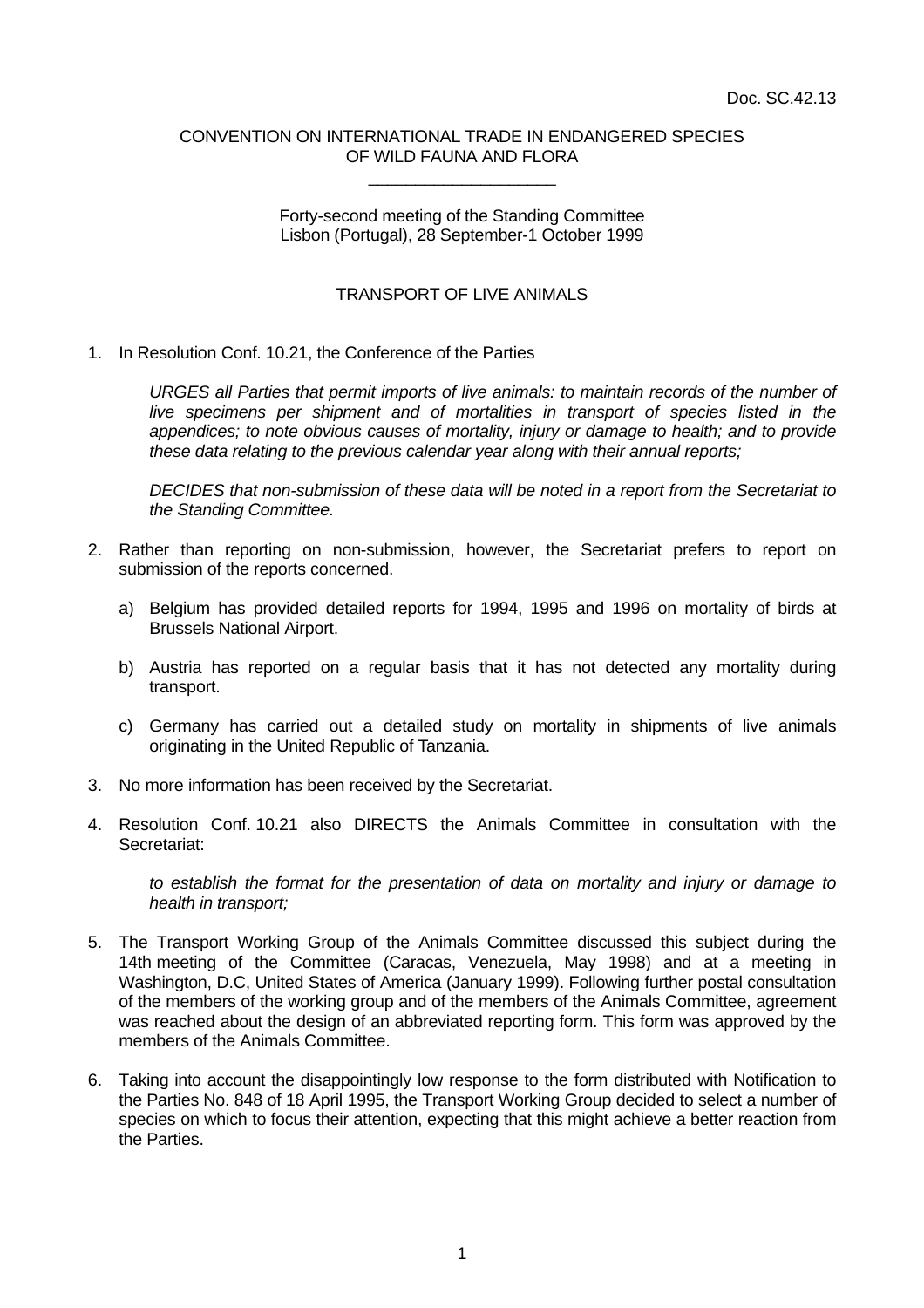- 7. For reasons of expediency, rather than submitting this abbreviated reporting form to the Standing Committee., the Animals Committee requested that it be distributed to the Parties. It was consequently sent with Notification to the Parties No. 1999/48 of 1 July 1999 (see Annex).
- 8. Resolution Conf. 10.21 further RECOMMENDS that:

*The IATA Live Animals Regulations be incorporated into the domestic legislation of the Parties.*

- 9. At the request of the Animals Committee, the Secretariat asked the Parties through Notification No. 1998/43 of 6 August 1998 to inform them whether this has been done.
- 10. The responses were, again, disappointingly low, although a number of Parties might have thought that, having sent their legislation to the Secretariat on an earlier occasion, there was no need to respond to this Notification.
- 11. Ten responses were received, of which eight (including seven from Parties in the European Union) were from Parties that had specific provisions implementing the IATA LAR in their legislation; one had an indirect reference by requiring that the relevant phrase be included in the permit and one had strict veterinary legislation, without specific reference to the IATA LAR.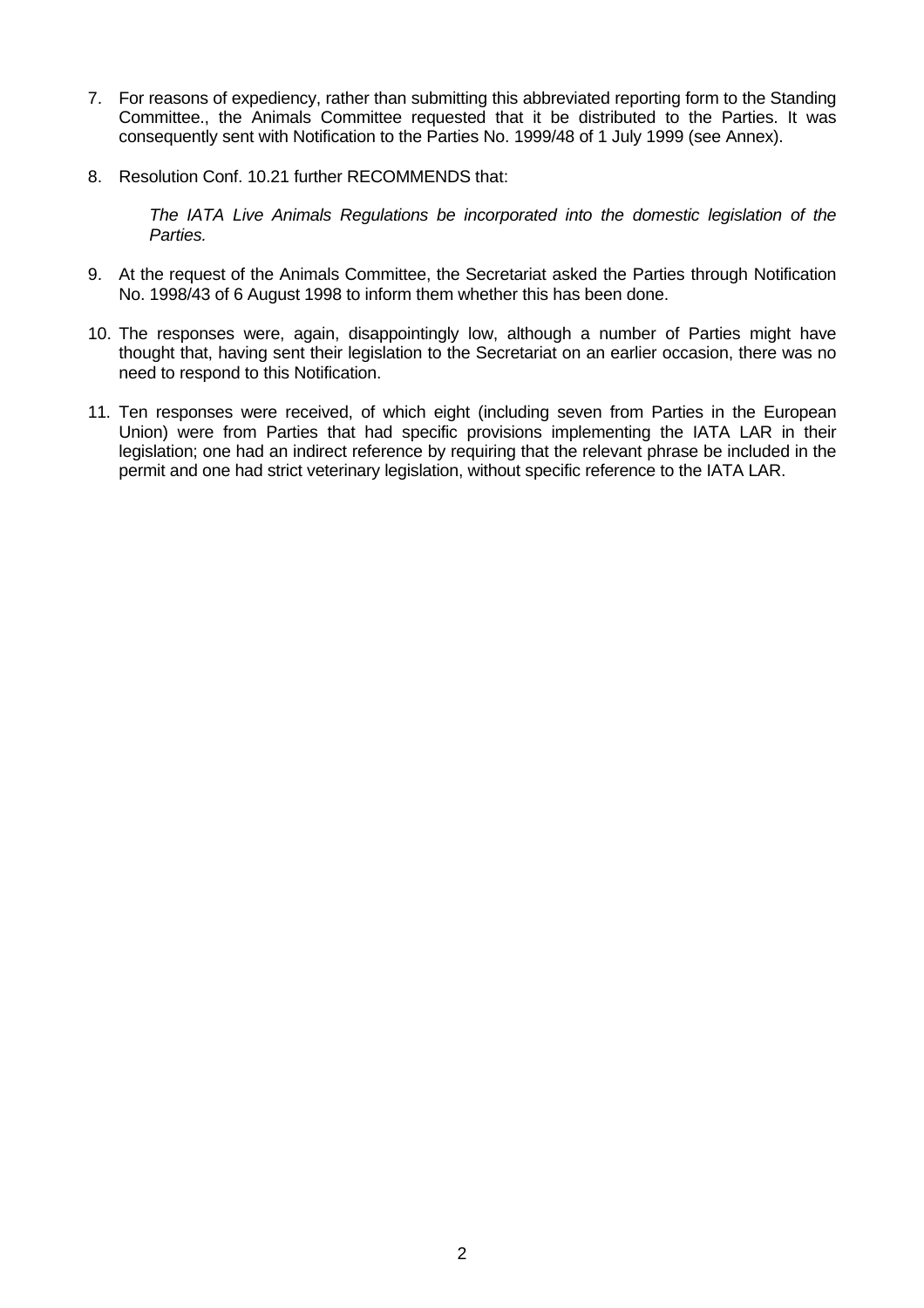#### Notification to the Parties No. 1999/48 of 1 July 1999

## MORTALITY OF LIVE ANIMALS IN TRADE

- 1. Through Notification to the Parties No. 848 of 18 April 1995, the Secretariat requested the Parties to provide data on mortality of live specimens during transport.
- 2. Reference was made to paragraph j) of Resolution Conf. 9.23 (now replaced by Resolution Conf. 10.21), which recommended that "Parties maintain records of the number of live specimens per shipment and the mortalities in transport of species listed in the appendices, particularly birds, and note obvious causes of mortality, and that they publish these data annually, providing a copy to the Chairman of the Animals Committee".
- 3. Only a few Parties responded to this Notification. The Secretariat is grateful to those Parties that provided information. However, the limited number of responses did not permit a meaningful evaluation of the information received.
- 4. The Transport Working Group of the Animals Committee met in Washington, D.C., United States of America, on 15 January 1998, to reconsider this issue. It concluded that mortality during transport is an important issue that needs to be investigated and monitored continuously. Because there had been so few responses from Parties to the previous Notification, it decided to concentrate on a limited number of species.
- 5. At the above-mentioned meeting, the following species were selected, using the number of animals traded annually as the main selection criterion.

| <b>Mammals</b> | Chlorocebus aethiops<br>Macaca fascicularis<br>Saimiri sciureus            | <b>Reptiles</b> | Chamaeleo senegalensis<br>Python sebae<br>Testudo horsfieldii |
|----------------|----------------------------------------------------------------------------|-----------------|---------------------------------------------------------------|
| <b>Birds</b>   | Amazona amazonica<br>Eos borneo<br>Psittacus erithacus<br>Trochilidae spp. | Amphibians      | Dendrobates pumilio<br>Mantella aurantiaca                    |

- 6. Annexed to this Notification is an abbreviated reporting form.
- 7. The Secretariat would be grateful if the Parties would distribute this form in sufficient copies to all agencies involved in inspecting shipments of live specimens, at the time of export/import, and to companies trading in live specimens, and request them to complete the form for each inspected shipment.
- 8. The Secretariat would be grateful if these forms could be returned on a monthly basis.
- 9. This Notification replaces Notification to the Parties No. 848 of 18 April 1995.